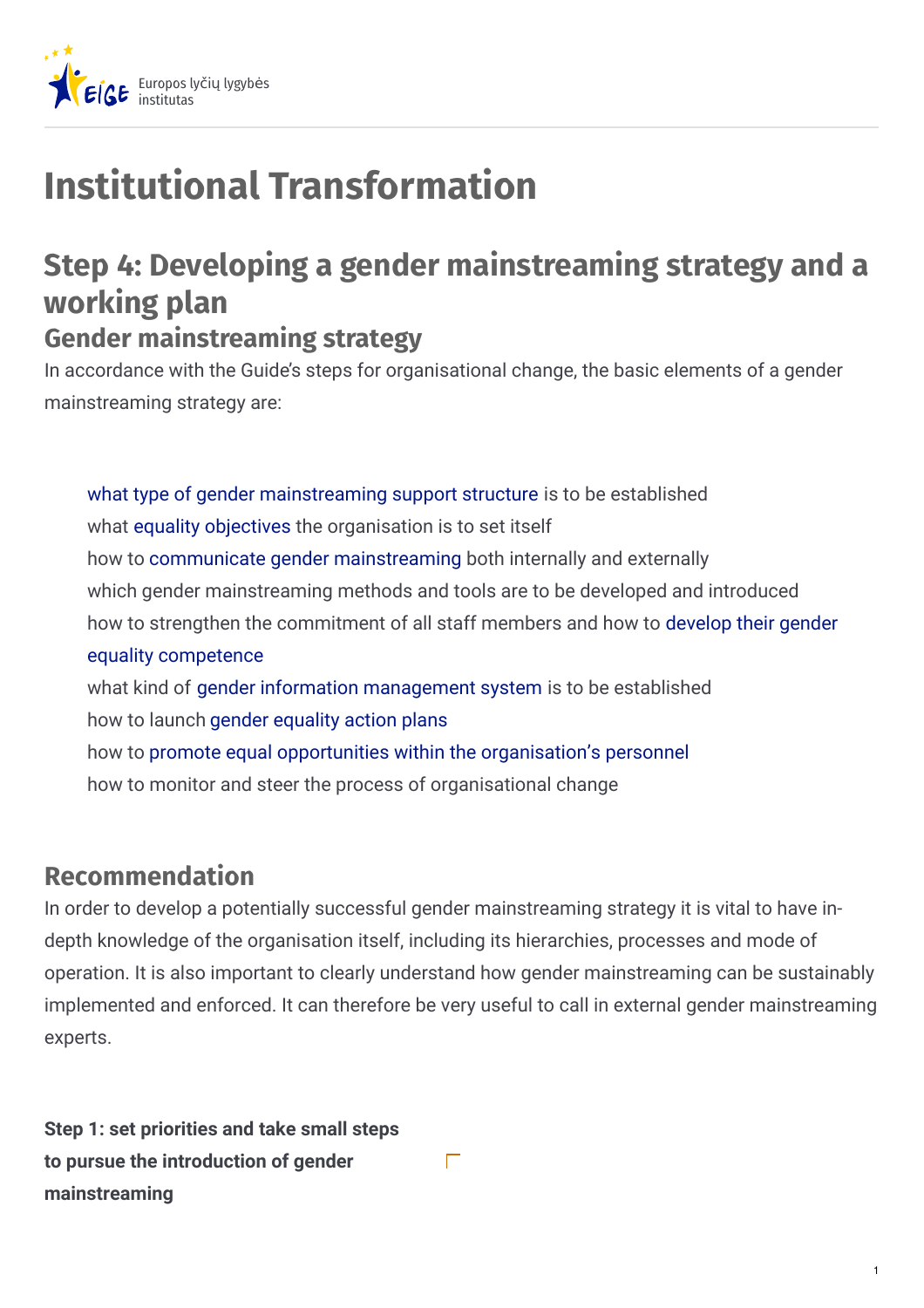Gender mainstreaming strategy can either be carried out:

**Step 2: devise a comprehensive strategy, taking all the key steps of organisational change into consideration**



**in cooperation between gender equality staff, external gender mainstreaming consultants and members of the senior management**



**or in a participatory procedure involving some or all of the workforce, based upon how organisational strategies are usually developed and decided upon within an organisation.** It is vital that gender mainstreaming does not appear to be a special measure outside of the organisation's standard operating procedures as this could potentially lead to resistance or the issue not being taken as seriously as others.

## **Working plan**

A working plan sets out a detailed plan of how the gender mainstreaming strategy is to be introduced over a defined period of time. It specifies the planned activities and milestones, assigns responsibilities, allocates resources and sets a timeline.

## **Pilot projects**

It may be advisable to introduce gender mainstreaming into selected units of an organisation to begin with. Such pilot projects may be very useful, for instance, if the matter is met with objections and resistance from within an organisation. Pilot projects can also serve to test out implementation processes and build up expertise. They can create signalling effects and act as a direct practical example to increase the acceptance of gender mainstreaming within an organisation.